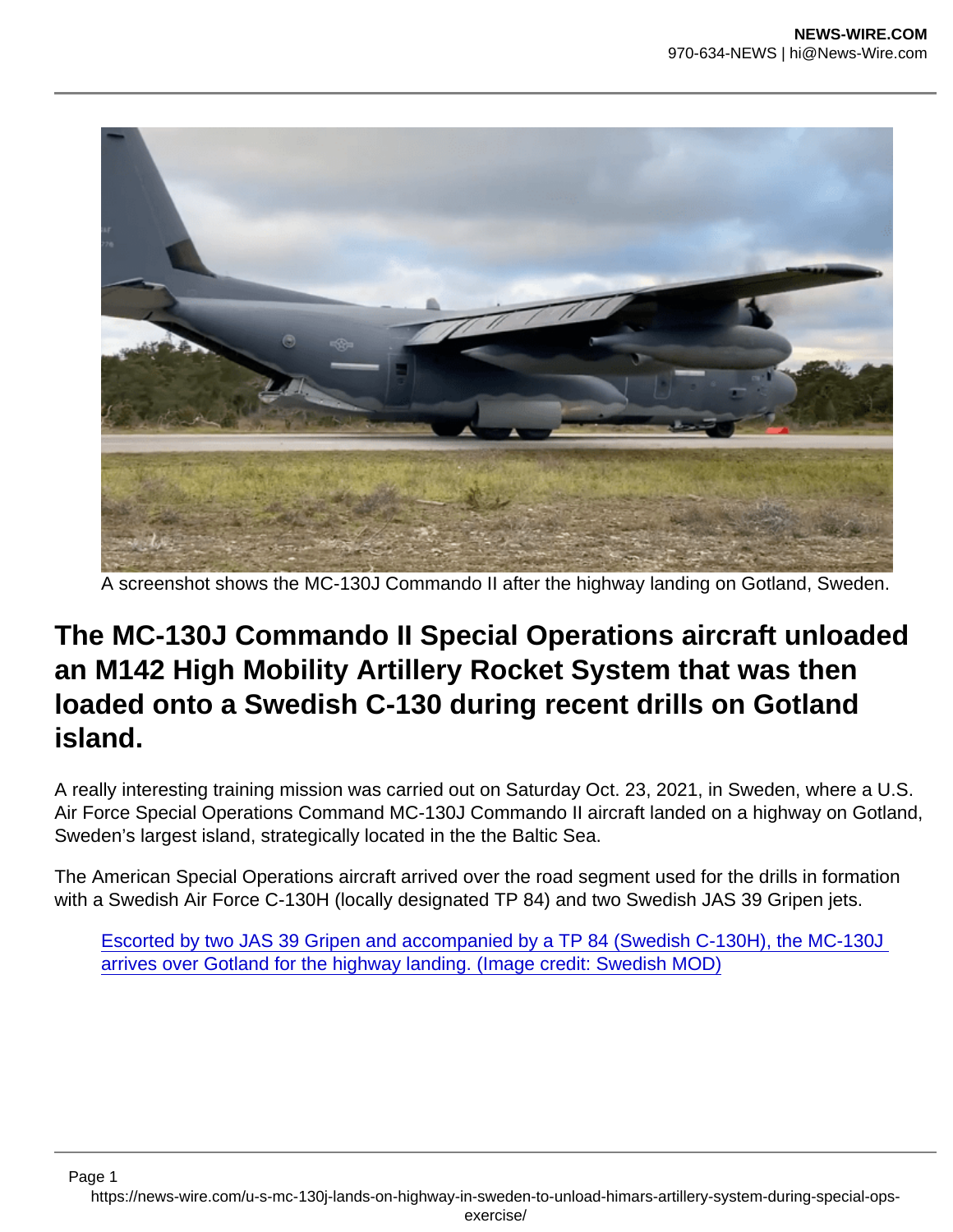After the road landing, the MC-130J, belonging to the [67th Special Operation Squadron](https://theaviationist.com/2016/12/13/watch-some-superb-footage-of-the-mc-130j-of-the-67th-special-operations-squadron-at-work/) of the 352d Special Operations Group (352 SOG) from RAF Mildenhall, UK, unloaded an M142 HIMARS (HighMobility Artillery Rocket System).

[#Now](https://twitter.com/hashtag/Now?src=hash&ref_src=twsrc^tfw) U.S. Special Operations aircraft lands in highway near Visby, Gotland ?? with an exceptional cargo [#SoFinEurope](https://twitter.com/hashtag/SoFinEurope?src=hash&ref_src=twsrc^tfw) [pic.twitter.com/W4Ii8ddtr0](https://t.co/W4Ii8ddtr0)

— US Spec Ops Europe (@US\_SOCEUR) [October 23, 2021](https://twitter.com/US_SOCEUR/status/1451814545589145607?ref_src=twsrc^tfw)

The HIMARS rocket artillery system is a light multiple rocket launcher developed in the late 1990s for the United States Army, mounted on a truck frame and carrying six rockets or one MGM-140 ATACMS missile.

The HIMARS system was then loaded onto the Swedish TP 84.

And perhaps even more interesting, the [#HIMARS](https://twitter.com/hashtag/HIMARS?src=hash&ref_src=twsrc^tfw) was then loaded onto a Swedish C-130H Hercules (local designation TP 84) and moved to another location in Sweden. h/t [@GripenNews](https://twitter.com/GripenNews?ref_src=twsrc^tfw) [#turpo=](https://twitter.com/hashtag/turpo?src=hash&ref_src=twsrc^tfw)[#säkpol](https://twitter.com/hashtag/säkpol?src=hash&ref_src=twsrc^tfw) <https://t.co/UycesACQIR>

— Corporal Frisk (@CorporalFrisk) [October 23, 2021](https://twitter.com/CorporalFrisk/status/1451884910223011841?ref_src=twsrc^tfw)

According to the [Swedish MOD,](https://www.forsvarsmakten.se/sv/aktuellt/2021/10/amerikanskt-raketartilleri-och-specialforband-ovar-pa-gotland/) the highway landing and M142 unloading/loading operation with the HIMARS was part of a Swedish-led special forces exercise currently underway in southern Sweden and on Gotland, where operational and tactical command and coordination of several parallel combat and intelligence operations are being practiced and developed.

"We have taken further steps in the cooperation with the U.S., where we, with American military transport aircraft, have moved a long-range artillery system to Gotland, reloaded to a Swedish military aircraft for further transport within Sweden. The opportunity to act with this and other types of ground or airborne weapon systems together with our partners, I believe removes any doubts about our common ability to be a guarantor of security in the Baltic Sea area" said Special Forces Command, Brigadier General Anders Löfberg.

[The MC-130J on the road runway. \(Image credit: Swedish MOD\)](https://i2.wp.com/theaviationist.com/wp-content/uploads/2021/10/HIMARS2.jpg?ssl=1)

Although Sweden has a longstanding policy of political neutrality and is not part of NATO treaty, it is a participant in the Euro-Atlantic Partnership Council and regularly takes part in joint exercises with the U.S. and the rest of the western allies. During the Cold War, the Swedish government secretly made preparations to receive military aid from the United States in case of Soviet aggression.

Gotland island, in particular, is considered extremely strategic in the region, so much so it's considered as "a fixed aircraft carrier in the Baltic". Last year, The Swedish military had to deploy four naval warships and an unspecified number of ground forces and warplanes in response to a major Russian naval

Page 2 https://news-wire.com/u-s-mc-130j-lands-on-highway-in-sweden-to-unload-himars-artillery-system-during-special-opsexercise/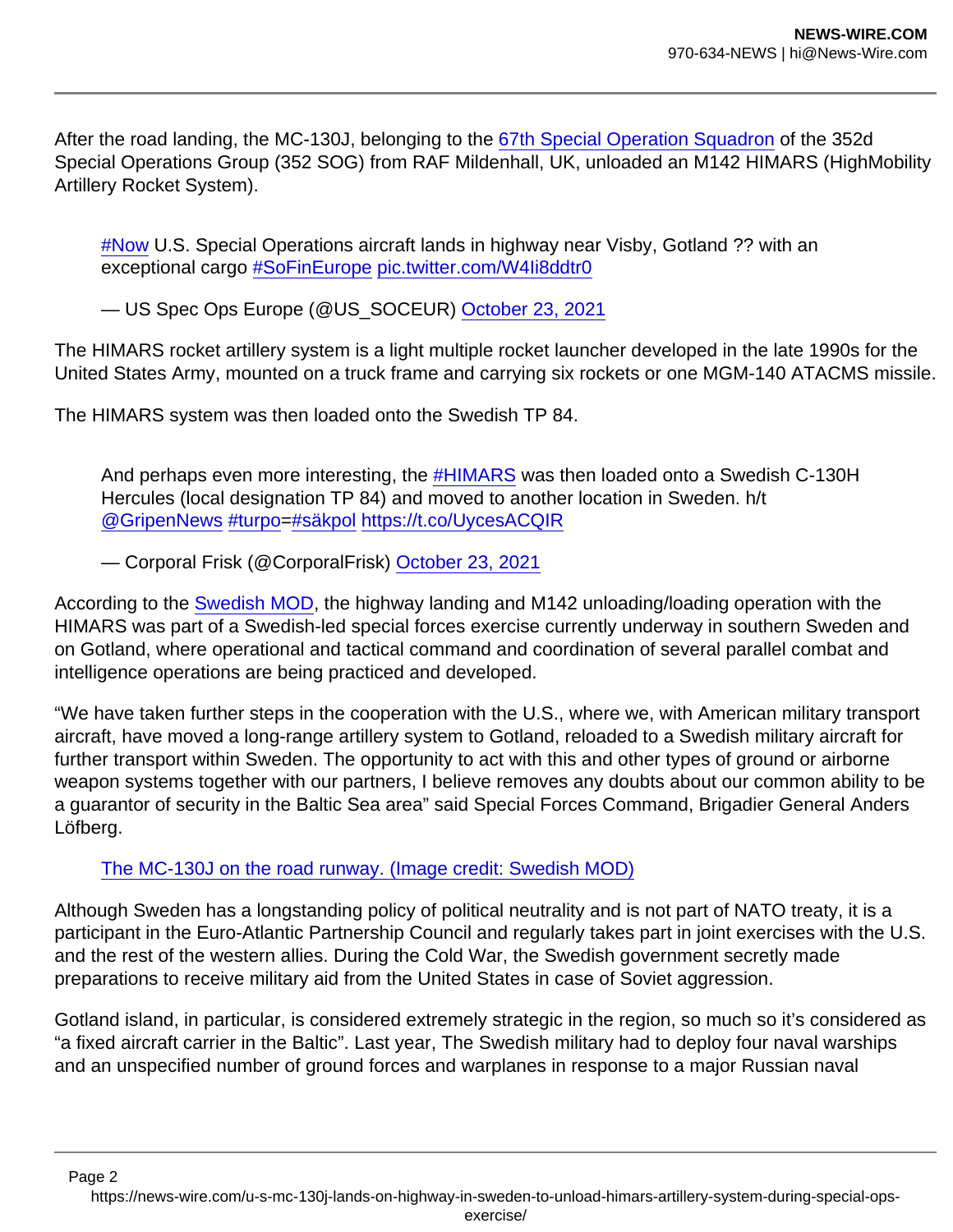exercise that also included a simulated amphibious landing [set off regional alarms](https://www.nytimes.com/2020/08/26/world/europe/sweden-russia-NATO-Baltic-Sea.html). U.S. Special Operations aircraft regularly operate in Sweden and Gotland and it seems more than likely it will be even more the case in the future.

Dealing with the MC-130J Commando II, here are some details about the aircraft [we posted in 2017,](https://theaviationist.com/2017/06/01/the-u-s-air-force-has-just-released-a-photo-that-proves-the-mc-130j-commando-ii-has-joined-the-air-war-on-isis/) when some photos released by the U.S. DoD proved that the multimission combat transport/special operations tanker had joined OIR (Operation Inherent Resolve) against the Islamic State in Iraq and Syria.

The MC-130J Commando II, that has replaced the MC-130N/P Combat Shadow II aircraft, is the modern special operations variant of the Hercules, whose primary roles are [HAAR](https://theaviationist.com/2013/04/15/video-shows-how-difficult-helicopter-air-to-air-refueling-can-be/)  [\(Helicopter Air-to-Air Refueling\)](https://theaviationist.com/2013/04/15/video-shows-how-difficult-helicopter-air-to-air-refueling-can-be/) of SOF helicopters/[tilt rotor aircraft,](https://theaviationist.com/2013/08/01/mc-130j-cv-22/) infiltration, exfiltration and resupply of SOF by airdrop or landing on remote airfields. Interestingly, the aircraft can also be used for FARP (Forward Air Refueling Point) operations to perform covert, nighttime refueling operations in deployed locations [where fueling stations are not accessible or when air-to-air](https://theaviationist.com/2017/03/02/watch-an-mc-130j-commando-ii-refuel-two-f-22-raptor-jets-on-the-ground-at-a-forward-air-refueling-point/)  [refueling is not possible](https://theaviationist.com/2017/03/02/watch-an-mc-130j-commando-ii-refuel-two-f-22-raptor-jets-on-the-ground-at-a-forward-air-refueling-point/).

The MC-130Js mainly operate at low-altitude and at night, conducting clandestine missions with reduced probability of visual acquisition and intercept by airborne threats.

According to the U.S. Air Force, the MC-130J features an advanced two-pilot flight station with fully integrated digital avionics; fully populated Combat Systems Operator (CSO) and auxiliary flight deck stations; 13 color multifunctional liquid crystal displays; head-up displays; fully integrated navigation systems with dual inertial navigation system and global positioning system; integrated defensive systems; low-power color radar; digital moving map display. The aircraft is equipped with new turboprop engines with six-bladed, all-composite propellers; digital auto pilot; improved fuel, environmental and ice-protection systems; enhanced cargohandling system; Universal Air Refueling Receptacle Slipway Installation (UARRSI), air refueling pods, Electro Optical/Infrared (EO/IR) System; dual SATCOM for voice/data; 60/90 KVA generators; increased DC electrical output, loadmaster/scanner restraint system; and LAIRCM provisions.

David Cenciotti is a freelance journalist based in Rome, Italy. He is the Founder and Editor of "The Aviationist", one of the world's most famous and read military aviation blogs. Since 1996, he has written for major worldwide magazines, including Air Forces Monthly, Combat Aircraft, and many others, covering

Page 3 https://news-wire.com/u-s-mc-130j-lands-on-highway-in-sweden-to-unload-himars-artillery-system-during-special-opsexercise/